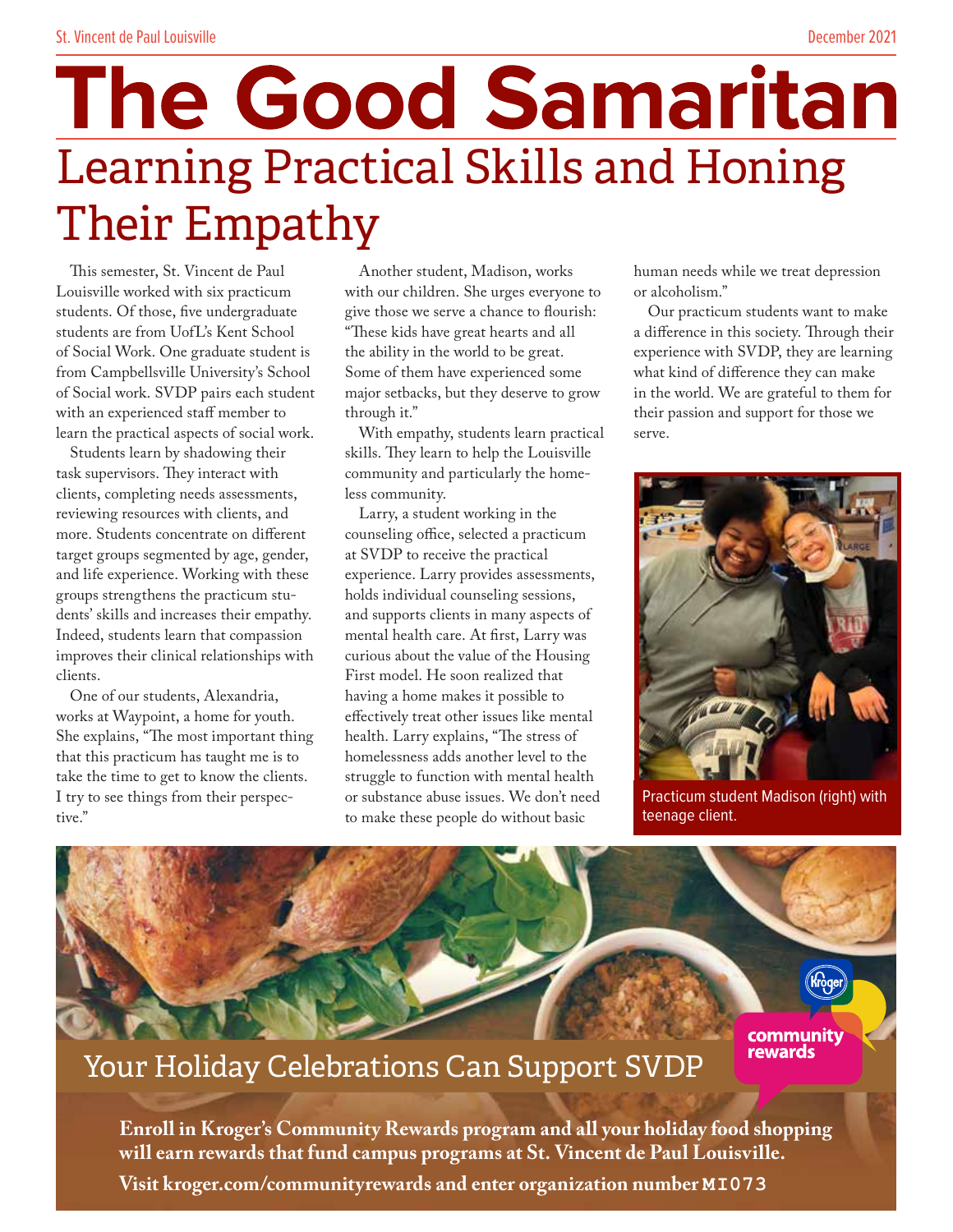

#### The Good Samaritan

The monthly newsletter of St. Vincent de Paul | Louisville

Send correspondence to PO Box 17126, Louisville, KY 40217-0126

Visit us at 1015-C South Preston Street, Louisville, KY 40203-2733

> Ed Wnorowski Executive Director

Rich Flaherty Director of Development

Donna Young Director of Conference Affairs & Volunteer Services

Beth Haendiges Marketing & Communications Coordinator

Send comments and change of address notifications to bhaendiges@svdplou.org

#### Our Mission

We house, feed, and support those in need with compassion and dignity.

#### Support SVDP

To find out more about our work or make a donation, visit our website.

#### svdplou.org







## Home Beg **ST. VINCENT DE PAUL LOUISVILLE**

### Home Begins Here February 17

About two years ago, St. Vincent de Paul made the decision to split its annual Clubs & Cocktails into separate events. Instead of the usual back-to-back auction dinner and golf outing, we planned to convert the dinner into a lunch event later in the fall.

Due to COVID-19, however, the opportunity to have a face to face luncheon last fall was impossible to manage safely. We worked to convert this to an entirely virtual event, and saw a wonderful turnout and great success given the circumstances.

We are thrilled to announce our new mission luncheon, Home Begins Here, to be held in-person on Thursday, February 17th at The Omni Louisville. This name is significant as it encapsulates the goal of our mission and all the work that our staff and clients do to achieve that mission.

Whether accomplished through the permanent and transitional housing programs, our men's emergency housing at Ozanam Inn, the meals we serve at

the Open Hand Kitchen, the food we offer at the Pantry, or the children and families we help at the Family Success Center, everything we do is aimed at helping our clients to break the cycle of homelessness and position them to transition to a safe and secure home.

The program will include a message from our new Executive Director, our dedicated staff and volunteers, a moving story from one of our clients, and local celebrity Claudia Coffey as our emcee. Enjoy a delicious lunch from The Omni Louisville, networking with fellow SVDP donors, volunteers, and community supporters, and a selection of silent auction items donated by local businesses.

We hope you will be able to attend to celebrate with us the accomplishments and successes of this past year and hear why SVDP is so important to the Louisville community. Tickets will go on sale in January.

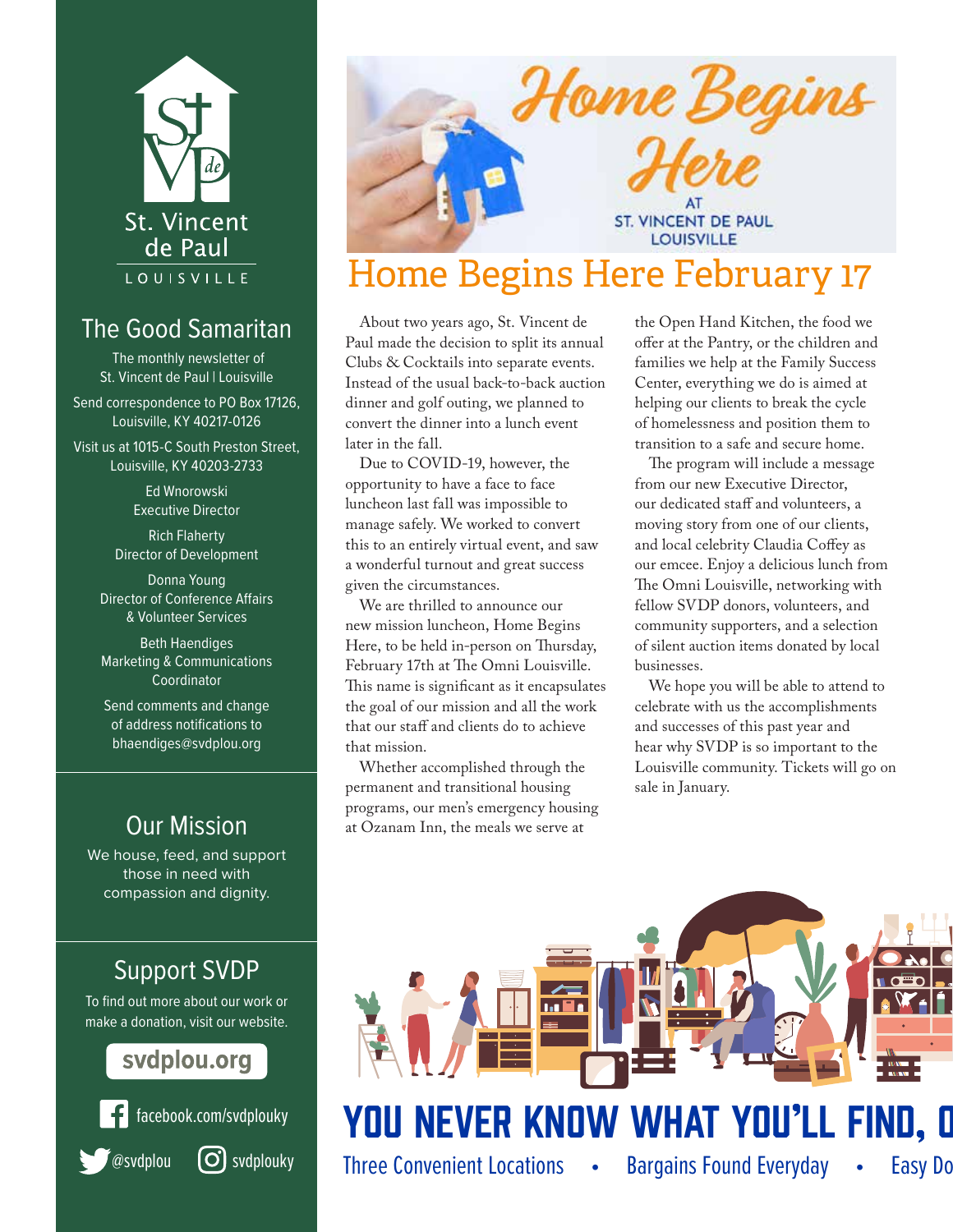#### Success Story

Tom had been in prison for years. When he was released, he struggled to get a job and a place of his own. He quickly became homeless and was homeless for over 2 years, going back and forth between shelter and camping in a tent.

Tom had an injury that required surgery and it never healed properly. He has a lot of pain and follow-up doctor appointments. For a long time, he didn't think that he needed help. He thought he could figure out how to get housed on his own. However, his injury kept him from a lot of the types of work he did before he went to prison. Eventually, he was approved for disability benefits, and he accepted that there was a lot of work he couldn't do anymore. The months turned into years and Tom was tired of not having housing.

Feed Louisville is a street outreach group that visits camps and distributes food. A street outreach volunteer had gotten to know Tom over several months and convinced him that he could get housing. The street outreach volunteer helped Tom complete an assessment and get referred to SVDP. Once Tom had a voucher, he became really motivated. He worked with his case manager to find a unit and was housed in 90 days. His SVDP case manager helped him get settled in his new apartment, with furniture from the SVDP Thrift Stores.

Tom told his case manager that he didn't know how much he had missed sleeping in a real bed until the first night he slept in his new apartment.



**We have a new Facebook Page! @svdplouky Like us today!**



**New page. Great content.**

Look for in-kind donation and volunteer opportunities, check out events, share our success, and keep up with St. Vincent de Paul Louisville.

Check out our new page on Facebook! Visit us by clicking on the QR code.



## Save the Date

**UPCOMING EVENTS AT ST. VINCENT DE PAUL LOUISVILLE**



**Santa Shop Gifts Due**

**Monday, December 6th**

**Christmas Eve**

**Friday, December 24th**

**Christmas Day Saturday, December 25th**

**Tour de Change February 8th**

#### **Home Begins Here**

**February 17th**

**Roses & Ros**é **April 30th**

**Clubs & Cocktails**

**September 19th**



## IR WHO YOU'LL HELP, WHEN YOU SHOP OUR THRIFT STORES

nation Drop Off • All Proceeds Fund Our Mission • Visit SVDPLOU.ORG for Hours and Donation Details